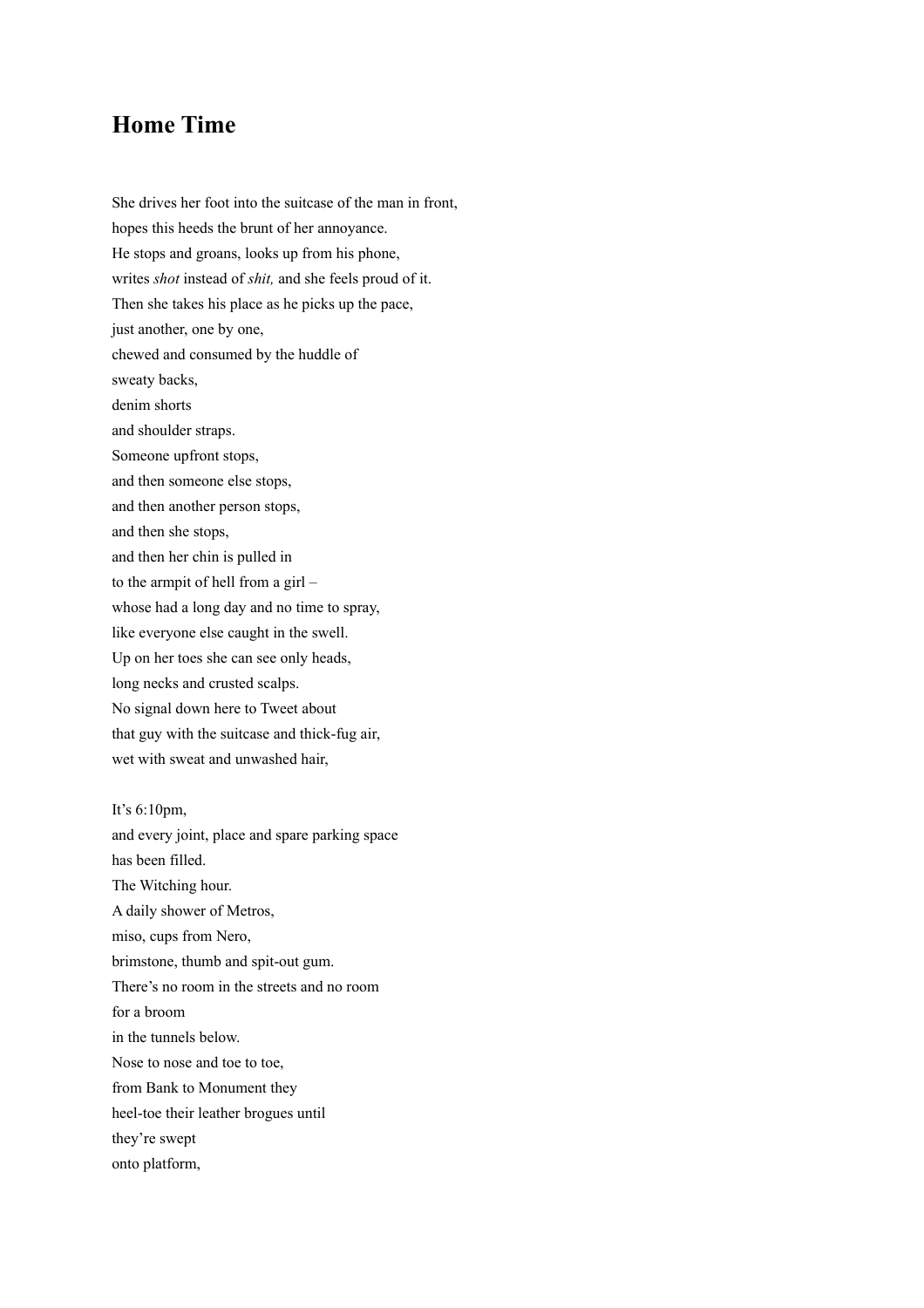train, then off again and on again, and up and out, into the streets, the night, the Sainsbury's glow, in-head, head-down, all the way home to fridge, to bath, to bed they go, until it all begins again tomorrow.

But right now, she is wondering why she still reels in when the train pulls in, the rush of wind on her chinny chin chin. What to lose if **she** were to lose her grip and slip.

But it's here, it's here, step into space all elbows, suitcase, face to face, only two out and the platform heaves, all grief and no relief, and up roll the sleeves and deep breath before plunge, and wriggle and writhe to the other side, squeeze in and begin to see the light of overhead bulbs, and handrails clutched by bitten nails.

She exhales.

Held under branches of sodden underarms, she closes her eyes, tries not to count the amount of times her foot has been trodden on. One last gulp as the doors snap, hot air tickling the gap of flesh on her neck. Wait for the push, the shove into one another, smothered and covered in the skin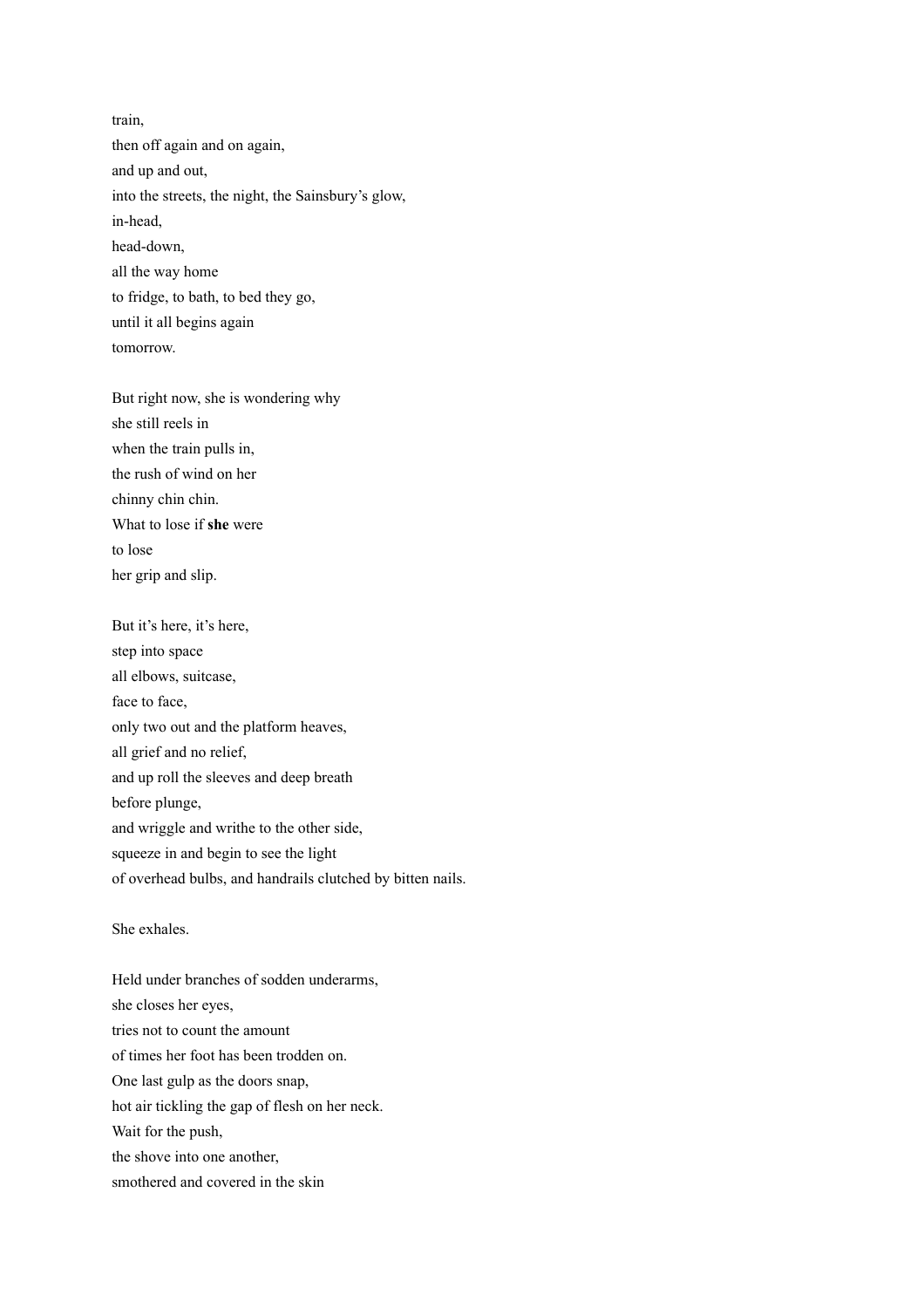of another.

She looks up at the map, counts the stops til her own, despite already knowing the exact minutes to home. Takes in a deep breath of fags, tea and nine hours at the desk. Heavy bag on her shoulder, slick flesh on her dress.

Faces blur into one man-bun mound, and no sound but a shriek as the train pounds the track, thrusts her forwards,

and something presses in her back.

Thick with flab slab of meat. Sticky patch left on a car seat. Her uncle squeezing past, too close from behind at the Christmas party in Devon, when she was just nine. Pushing something unknown through the pleats of her skirt. Something that made her think of dirt and what is to be dirty and who is dirt. Where does the ground stop, and where does soil begin, at our feet and our shoes, or where things go in?

She feels ice on her shoulders, that well-known freeze, she has read about in books and magazines, that girls describe when they've been seized. And eyes in her hair, peeking through leaves as though she was bare from her head to her knees.

And there is nowhere to edge and nowhere to move, tries to sneak into the groove between the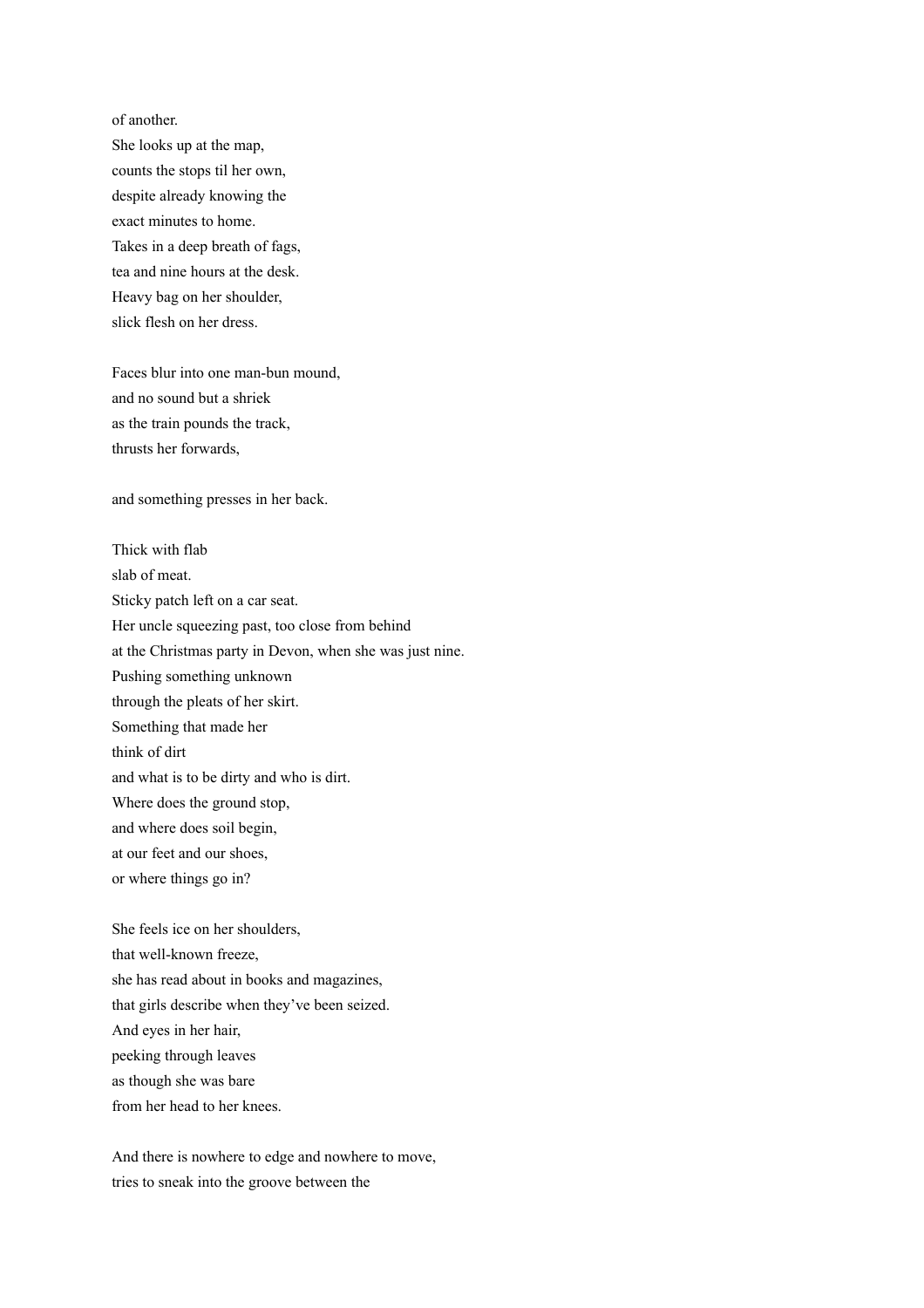guy with the backpack and the girl with the crew, but the train picks up and she is stuck. And he is behind her deeper deeper spreads her, threads her, hide and seeks her. Parts her hair with his breath on the back of her neck, and she knows by the softness that he enjoys this, and there is nothing. No sound. Just the wait for the moment for the train to slow down. And when it does they fall back, pushes her into him as the breaks kick in. Lights at the windows, then the posters begin, Jobsite, beer, kick-start your career

stop smoking, new film, don't forget your smear.

And then it stops,

and she breathes with a squeeze.

Tries again

to turn and look him in the eye,

but it's cramped,

and she is

clamped,

trampled on as the doors open,

at last, released

he leaves with a piece

of her. Her voice,

tossed out the doors,

and if someone did see,

if someone saw,

they too are silent, heads lowered

to the floor.